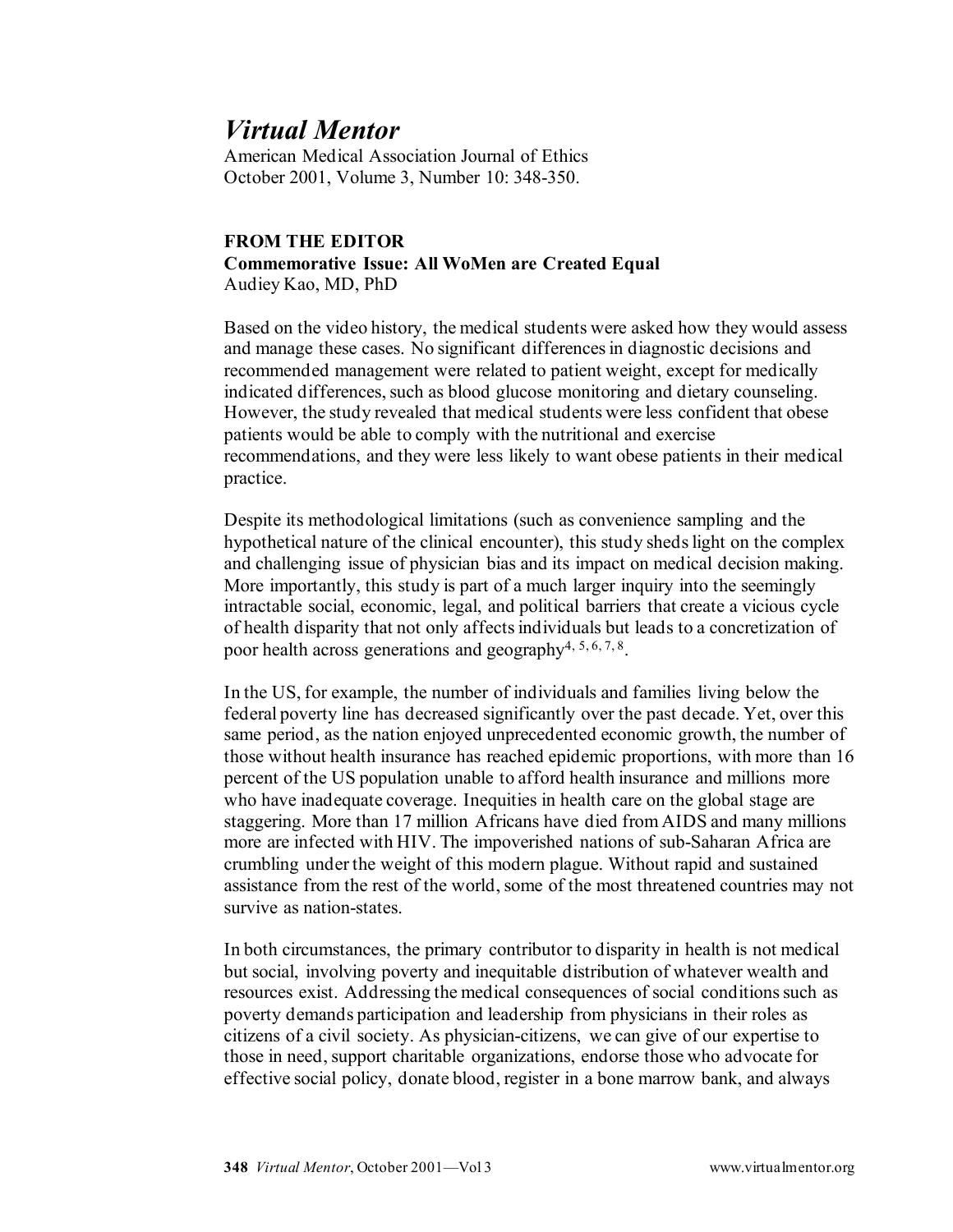vote. Of course, this level of citizenry takes time, money, and effort, but, inasmuch as we are among society's most affluent members, we must strive to live up to these obligations. How the medical profession mobilizes to address the national and global crisis of disparity in health and other challenges to the welfare of humanity will largely determine the vitality and robustness of medicine's social contract with civil society.

In many respects, the social contract between medicine and society is embodied in the codes of ethics that establish the standards for professional conduct for members of the profession. The world's first national code of professional ethics was created more than 150 years ago at the founding of the American Medical Association. At the time, the AMA's *Code of Medical Ethics* was considered comparable in its revolutionary stance to the Declaration of Independence<sup>9</sup>, another social contract that forever redefined the terms of our human existence by proclaiming that all men (and women) are created equal.

## **References**

- 1. Wigton RS, McGaghie WC. The effect of obesity on medical students' approach to patients with abdominal pain. *J Gen Intern Med*. 2001;16(4):262-265.
- 2. Rice JH, Desmond SM, Krol RA, Snyder FF, O'Connell JK. Family practice physicians' beliefs, attitudes, and practices regarding obesity. *Am J Prev Med*. 1987;3(6):339-345.
- 3. Blumberg P, Mellis LP. Medical students' attitudes toward the obese and the morbidly obese. *Int J Eat Disord*. 1985;4(2):169-175.
- 4. Basu J. Access to primary care: the role of race and income. *J Health Soc Policy*. 2001;13(4):57-73.
- 5. Epstein AM, Ayanian JZ. Racial disparities in medical care. *N Engl J Med*. 2000;282(19):2579-2584.
- 6. Fiscella K, Franks P, Gold MR, Clancy CM. Inequality in quality: addressing socioeconomic, racial, and ethnic disparities in health care. *JAMA*. 2000;283(19):2579-2584.
- 7. Ayanian JZ, Cleary PD, Weissmann JS, Epstein AM. The effect of patients' perferences on racial differences in access to renal transplantion. *N Engl J Med.* 1999;22(1661):1669-
- 8. Ayanian JZ. Race, class, and the quality of medical care. *JAMA*. 1994;271(15):1207-1208.
- 9. *The American Medical Ethics Revolution: How the AMA's Code of Ethics Has Transformed Physician's Relationships to Patients, Professionals, and Society*. Eds. Baker RB, Caplan AL, Emanuel LL, Latham SR. Baltimore, Md: The Johns Hopkins University Press. 1999.

Audiey Kao, MD, PhD is editor in chief of *Virtual Mentor*.